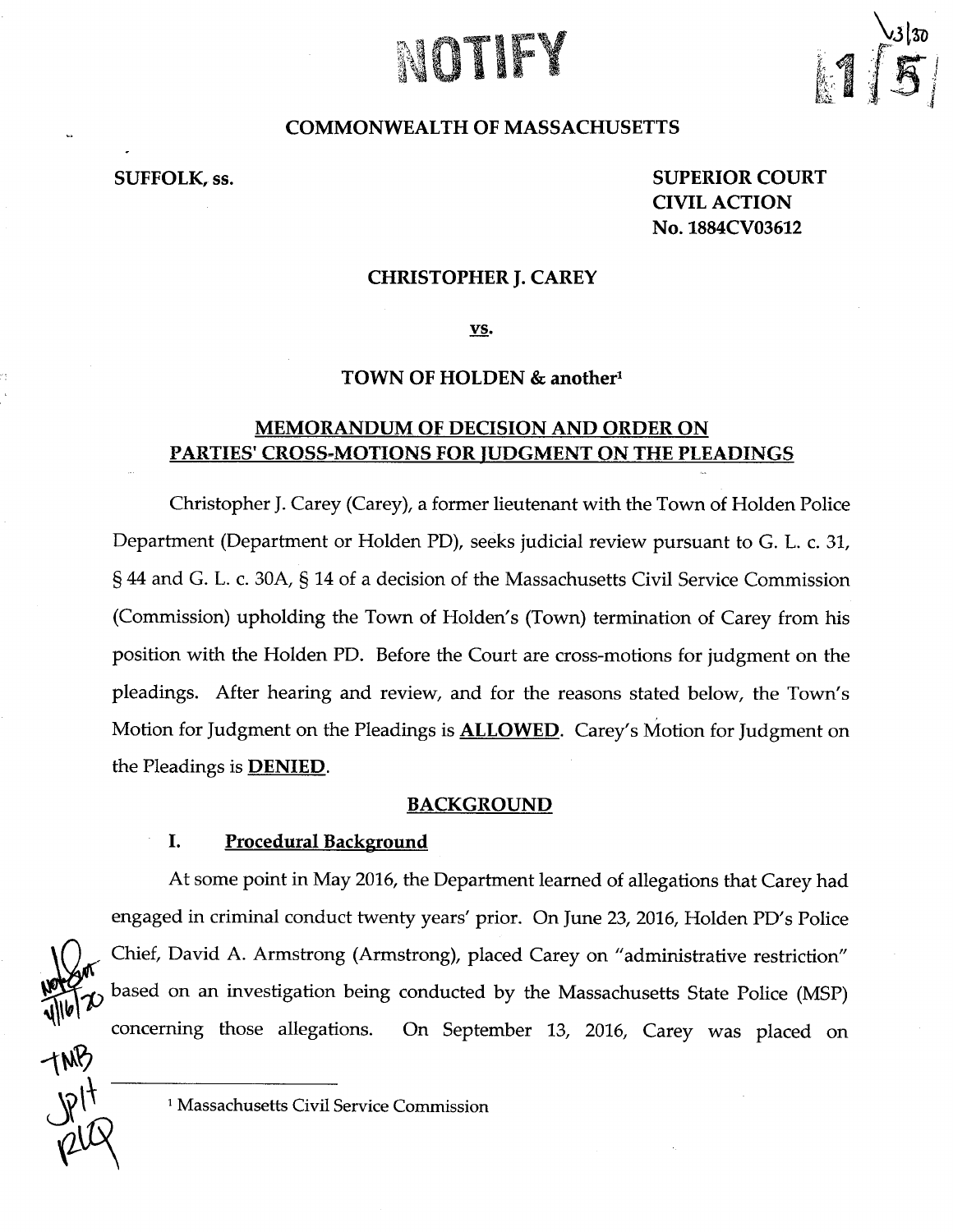administrative leave after additional concerns arose about Carey's conduct towards the Department's female employees. The Department conducted an investigation. After that investigation, the Town's designated hearing officer held hearings over three days in March and April 2017. On June 30, 2017, the Town terminated Carey from employment.

Carey appealed his termination to the Commission on July 5, 2017. The Commission held hearings on two days in November 2017, heard from seven witnesses, admitted forty-three exhibits into evidence, and received eleven supplemental exhibits after the hearing. After the parties submitted proposed decisions, the Commission, sua sponte, held an additional hearing in February 2018, recalling two witness and calling one new witness. On November 8, 2018, the Commission issued a thirty-two-page decision denying Carey's appeal (Decision). Four of the five commissioners issued a concurrence, discussed below. Carey filed this chapter 30A appeal on November 19, 2018.

#### II. Factual Background

The following facts are taken from the Decision and the administrative record which the Court has reviewed in its entirety, with some facts reserved for discussion below.

As of 2018, Carey, a forty-eight-year-old male, had worked for the Department for twenty-seven years and had risen through the ranks from dispatcher to lieutenant. From 2013 or 2014 until sometime in 2016 Carey was responsible for internal affairs for the Department. During the events in question, a brother and a sister (JB) both worked as police officers for the Department. Their father had also previously worked for the Flolden PD. Carey had supervised the father and, sometime prior to the events at issue, questioned whether the father had properly accounted for certain drug buy money. Also, while in charge of internal affairs, Carey investigated JB who had been involved in two potential drunk driving incidents and supervised her work performing field sobriety tests which he found concerning. There was evidence in the record that JB was unhappy with Carey's supervision and his conclusions regarding her field sobriety tests. In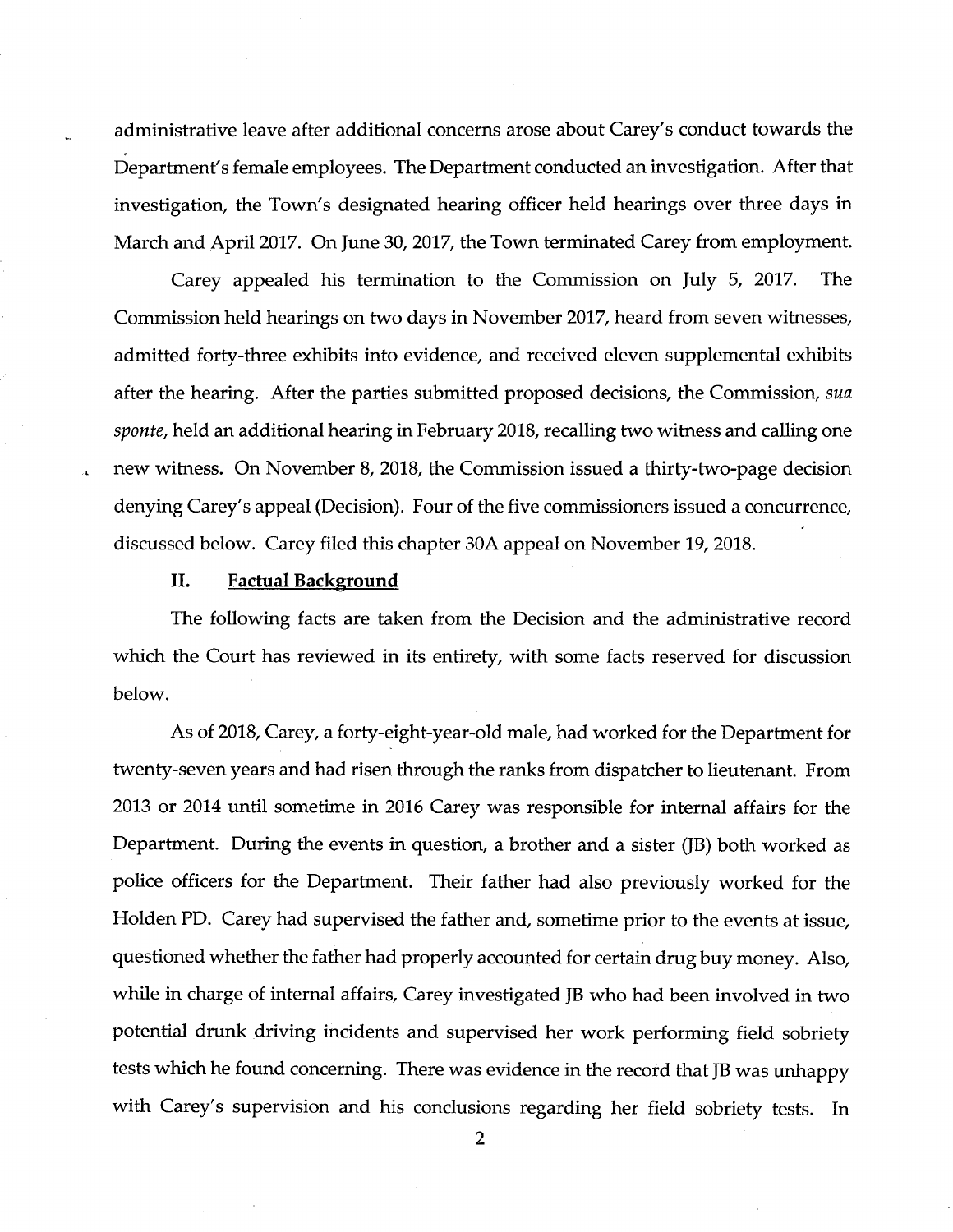connection with one of JB's alleged drunk driving incidents, JB's brother "cleared" his sister. After Carey's investigation of the second possible drunk driving incident, Carey concluded that JB had not been impaired due to alcohol but questioned the dispatcher's failure to follow protocol by not entering the information of the citizen who reported <sup>a</sup> drunk driver.

In May 2016, JB told certain unnamed Department employees that Carey had been accused of criminal behavior in the past. JB never made <sup>a</sup> police report. Department supervisors eventually learned of the allegations and turned the matter over to the MSP for investigation. No criminal or disciplinary charges were ever filed against Carey as <sup>a</sup> result of the MSP's investigation, apparently because the alleged victim in the case refused to cooperate. While the MSP investigated, on June 23, 2016, Armstrong placed Carey on administrative restriction which, according to Armstrong, limited Carey to working on the "911 West Boylston transition."

After being placed on administrative restriction, Carey, who had been one of two officers permitted to access the Department's evidence room, entered the evidence room on multiple occasions. On July 11, 2016, Carey entered the room to retrieve <sup>a</sup> semi automatic handgun at another officer's request and gave it to the officer to hold in <sup>a</sup> temporary locker. The gun was in the Department's custody for safekeeping and was subject to Department policies regarding location and custody documentation. Carey did not document the removal of the gun from the evidence room but asked the officer to do so. The officer did not have the necessary authorizations to document the removal of the gun from the evidence room. As <sup>a</sup> result, the gun remained in the temporary locker without appropriate documentation for <sup>a</sup> lengthy period of time.

On September 12, 2016, two state police detectives interviewed JB in connection with the criminal investigation. A Holden PD detective sergeant accompanied JB and was present for the interview. During the interview, JB told the MSP investigators that Carey had liked photographs of the Department's female employees on Facebook (in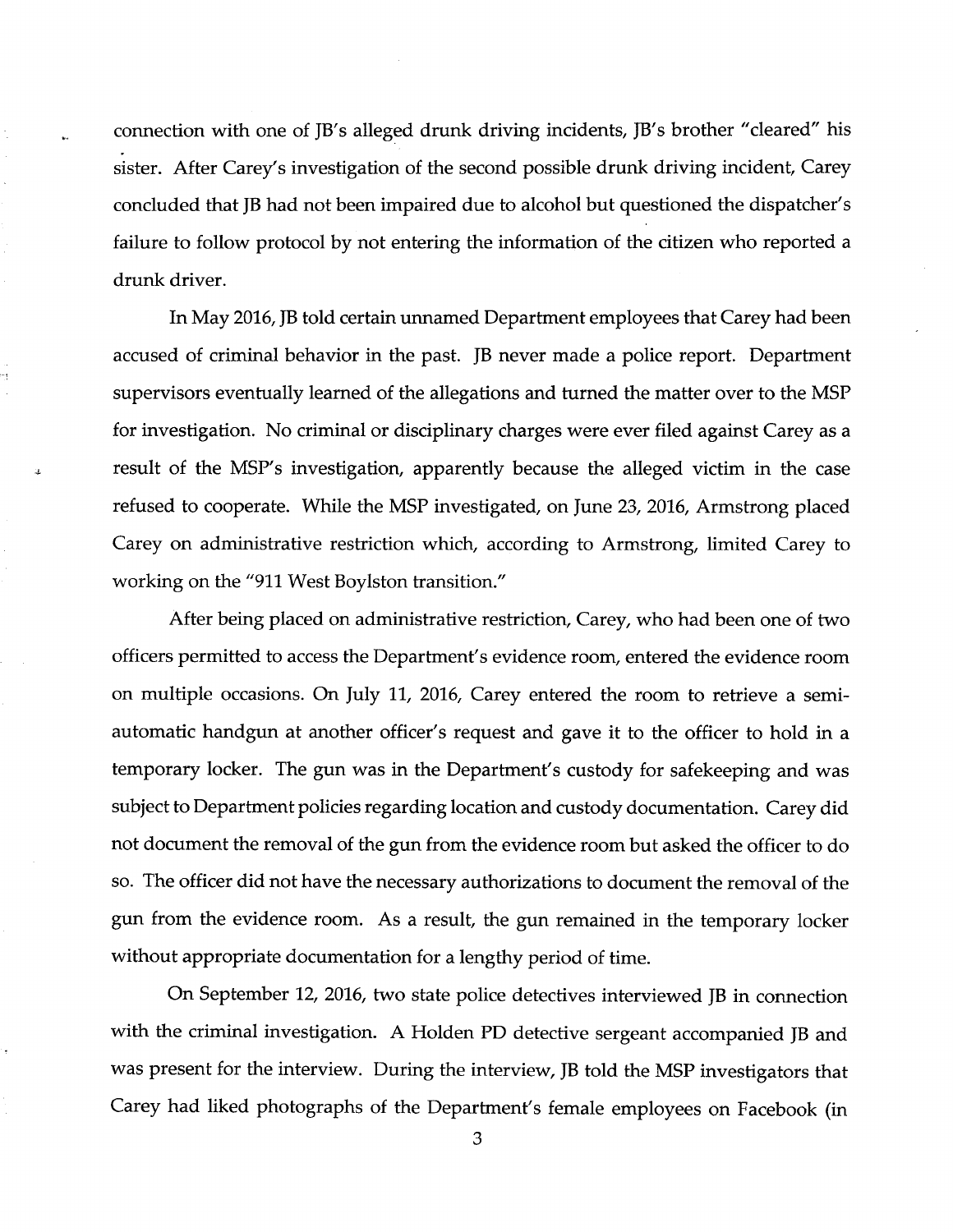which they wore bikinis) and recounted an incident involving JB and Carey that was sexually inappropriate.<sup>2</sup> After the interview, the detective sergeant told Armstrong of JB's disclosures to the MSP. Armstrong immediately opened an investigation into Carey's conduct toward the Department's female employees and decided to place Carey on administrative leave.

On September 13, 2016, Carey met with Armstrong, the detective sergeant who accompanied JB to the MSP interview, and two other sergeants. Armstrong told Carey that he was being placed on administrative leave and asked for, among other items, Carey's gun, badge, and Department-issued cellphone and laptop. Armstrong also asked for Carey's password to the laptop and cellphone. Carey declined to provide his password, stating that he wanted to consult his attorney. Due, in part, to Carey's refusal to provide the password, and the nature of the allegations that had been made about him, Armstrong wanted Carey's cellphone searched. The Holden PD eventually discerned Carey's password and was able to extract information from Carey's cellphone. The data revealed that Carey had regularly searched for and viewed pornography on his Department-owned and issued cellphone including while he was on duty.<sup>3</sup> Carey never denied having searched for and viewed pornography on his Department-issued cellphone both on and off duty. At some point, Armstrong asked the sergeants to search their own personal phones and to self-report whether they had visited any pornographic sites. They reported that they had not.

<sup>&</sup>lt;sup>2</sup> There does not appear to have been any investigation of the alleged sexual conduct Carey evinced toward JB and neither side offered any reason for that failure.

<sup>&</sup>lt;sup>3</sup> The Department concluded that Carey accessed pornographic sites eighty-seven times in <sup>a</sup> one-month period. <sup>I</sup> have reviewed Carey's internal affairs interview and the printouts of the images depicted on the websites he visited that were exhibits before the Commission. After that review, it is very difficult to believe that Carey was ignorant of what images were depicted on those sites, which is what he professed at his interview.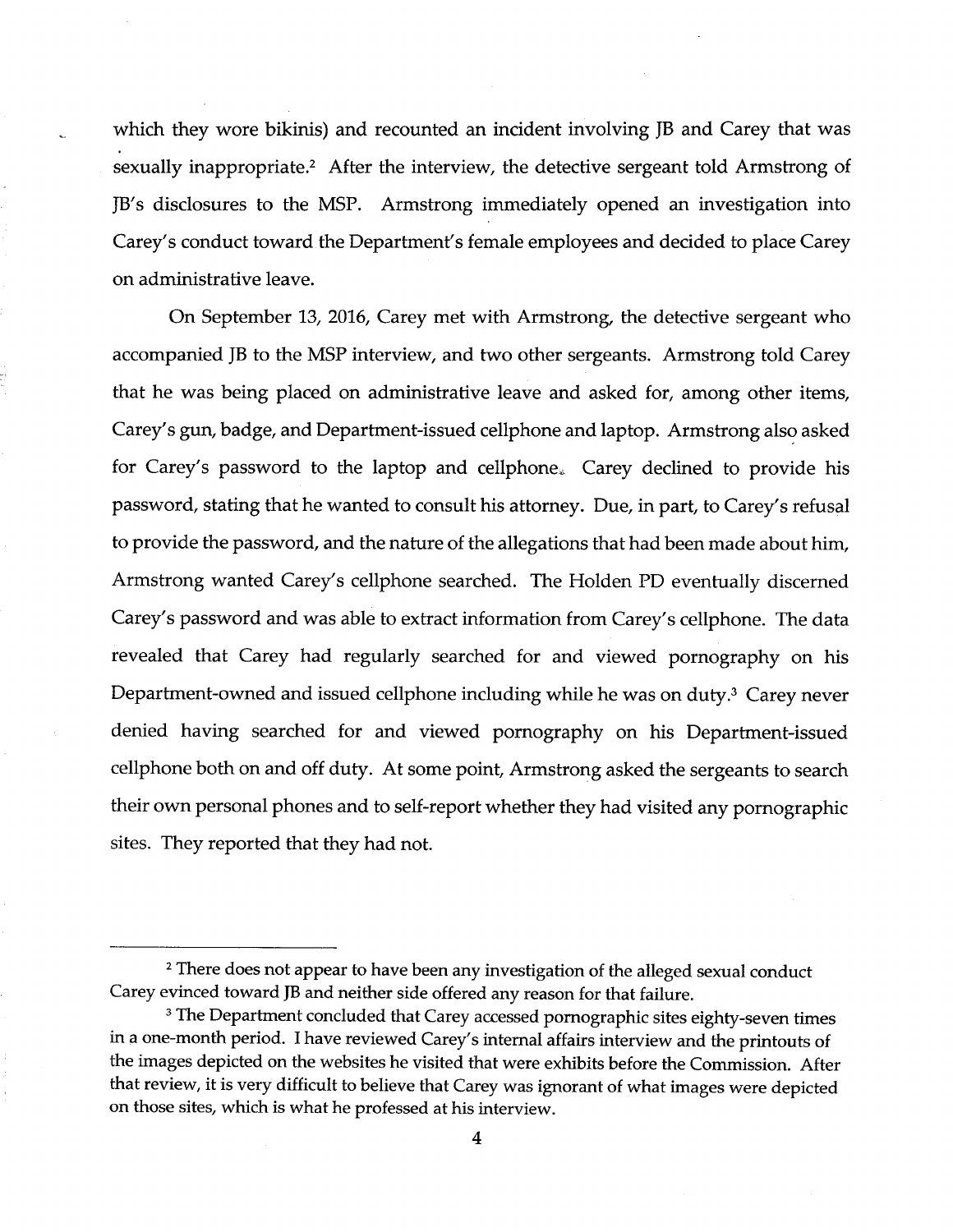After Carey was placed on administrative leave, an officer searching for information about Carey's license to carry a firearm located an identity theft complaint which identified Carey as the victim.<sup>4</sup> The officer looked at the report and noted that he was listed as the reporting officer, even though he had never spoken to Carey and had no information about the incident. During his internal affairs interview, Carey claimed that he had spoken to the officer.5

During the investigation, the Department interviewed a civilian employee, JA. JA informed the Department, and testified before the Commission, about inappropriate and offensive conduct Carey directed toward her. JA described numerous statements and behavior by Carey of <sup>a</sup> discriminatory and / or demeaning nature. For example, JA recounted that Carey often demeaned her by calling her a "secretary" and telling her she made no contribution to police work. JA reported that Carey made a sexual gesture about her backside when she was on her hands and knees fixing a printer. And, JA reported that Carey once asked her inappropriate questions about the physical endowment of African-American men and whether she had "firsthand" knowledge of that topic. Carey's conduct which occurred over a period of years interfered with JA's ability to do her job and caused her to miss work on a number of occasions.

## III. Commission Decision

The Commission found, by a preponderance of the evidence, that Carey had engaged in five instances of substantial misconduct which adversely affects the public interest: (i) violating the Town's Sexual Harassment policy; (ii) accessing pornographic websites on his Department-issued cellphone; (iii) failure to comply with Armstrong's order to provide his passcode; (iv) filing a false police report; and (v) failing to comply

<sup>4</sup> There is no dispute that Carey had been the victim of identity theft.

<sup>&</sup>lt;sup>5</sup> At the hearing before the Commission, the officer contradicted Carey's testimony directly.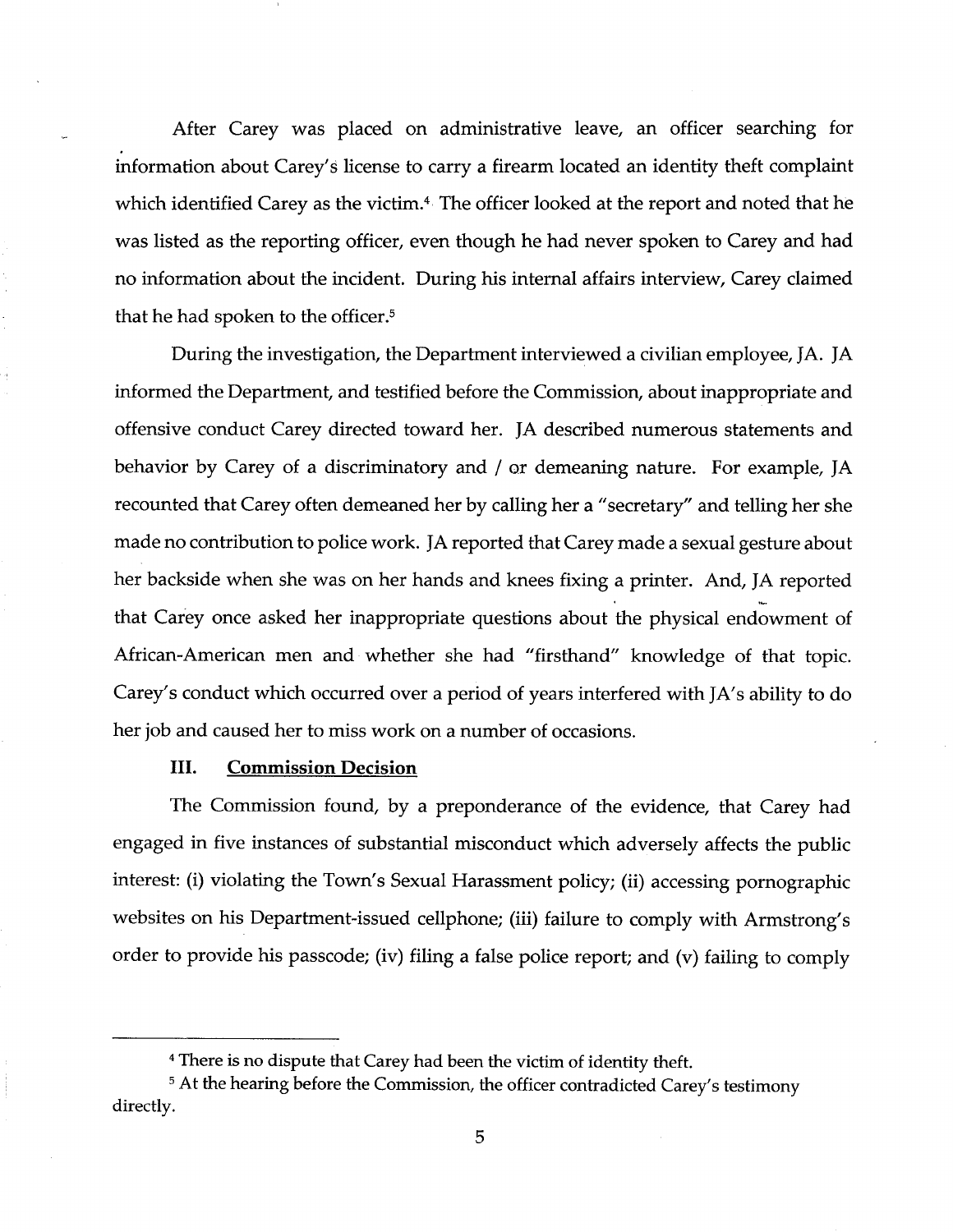with police policies regarding the documentation of the weapon in Department custody when it was removed from the evidence room.

First, the Commission determined that Carey engaged in inappropriate, and sexually harassing conduct toward JA in violation of the Town's sexual harassment policy. The hearing officer fully credited JA's testimony including that she did not report Carey's conduct to the Department because she was concerned about jeopardizing her job. The Commission addressed Carey's defenses, in particular (i) that Carey had not been provided sufficient notice of the allegation; (ii) that other officers had similarly engaged in offensive conduct and were not subject to investigation; and (iii) that JA's allegations were stale as they involved conduct that occurred before the 300-day filing deadline for a charge at the Massachusetts Commission Against Discrimination (MCAD). The Commission rejected those arguments, finding that the Town was required to investigate the allegations; that notice was sufficient<sup>6</sup>; that no other officer had engaged in the same type of repeated and inappropriate behavior as Carey; and that the MCAD deadline had no bearing on whether the conduct at issue supported a charge of conduct unbecoming a police officer.

The Commission next found that Carey had accessed pornographic websites on his Department-issued cellphone in violation of Department policy which prohibits using Department phones to access send or download any "materials which contain overt sexual language or images." The Commission also found that Carey's failure to provide his passcode to Armstrong upon demand violated his obligation to comply with all lawful orders. In reaching that conclusion, the Commission determined that Carey had no privacy rights in his Department-issued phone and that Carey's desire to consult with a lawyer did not "render the order unlawful."

<sup>&</sup>lt;sup>6</sup> The record establishes that Carey was given Notice of Internal Investigation on December 16, 2016 that included sexual harassment, misuse of town property (the cellphone), insubordination, and falsifying a police report.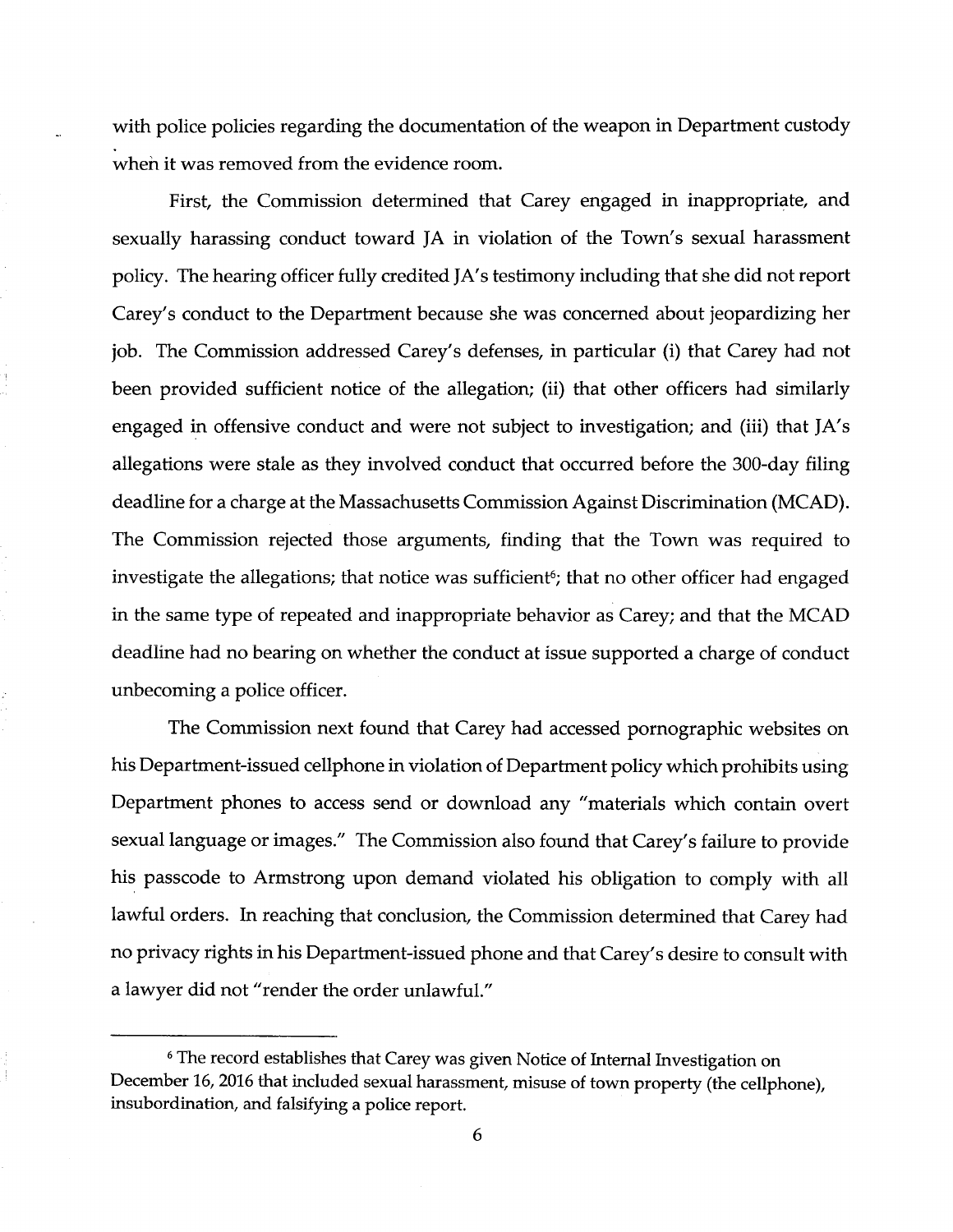The Commission found next that Carey filed an inaccurate police report regarding identity theft. The hearing officer credited the testimony of the alleged reporting officer who disclaimed any knowledge of the report, and did not credit Carey's testimony. As a result, the Commission concluded that Carey made a false official report and did not testify truthfully at his internal affairs interview, in direct contravention of Armstrong's order to do so. Finally, the Commission found that Carey failed to document the transfer of the gun from the evidence room to a locker in violation of the Department's storage procedures and of Carey's obligation to ensure that a proper log entry was made to signify the change of location.<sup>7</sup> Based on those findings, the Commission determined that the level of discipline imposed by the Town, namely, termination, was appropriate.

The Commission considered and addressed Carey's many defenses. First, Carey argued that the Department was biased against him and that the investigation was tainted because it stemmed from JB's uncorroborated criminal allegations made when JB had a substantial motive to retaliate against Carey. The Commission recognized that "[tjhe peculiar course of events here, including how the initial criminal allegations came about, and the domino-like nature of the ensuing charges and investigations, warrants a healthy degree of skepticism and careful review." However, notwithstanding JB's potential bias and improper motivation, the Commission determined that Armstrong's decisions - to report the criminal matter to the MSP and to conduct an internal investigation after allegations were raised about Carey's conduct vis a vis female employees - were reasonable and justified. The Commission concluded that any "misstep[s]" did not alter the fact that "a civilian female employee provided Department

<sup>7</sup> Based on a lack of clarity of the specific limitations imposed on Carey during the period of administrative restriction, and the fact that Carey's keys and ability to access the evidence room had never been taken from him, the Commission concluded that Carey's entry into the evidence room during the period of administrative restriction alone did not constitute insubordination.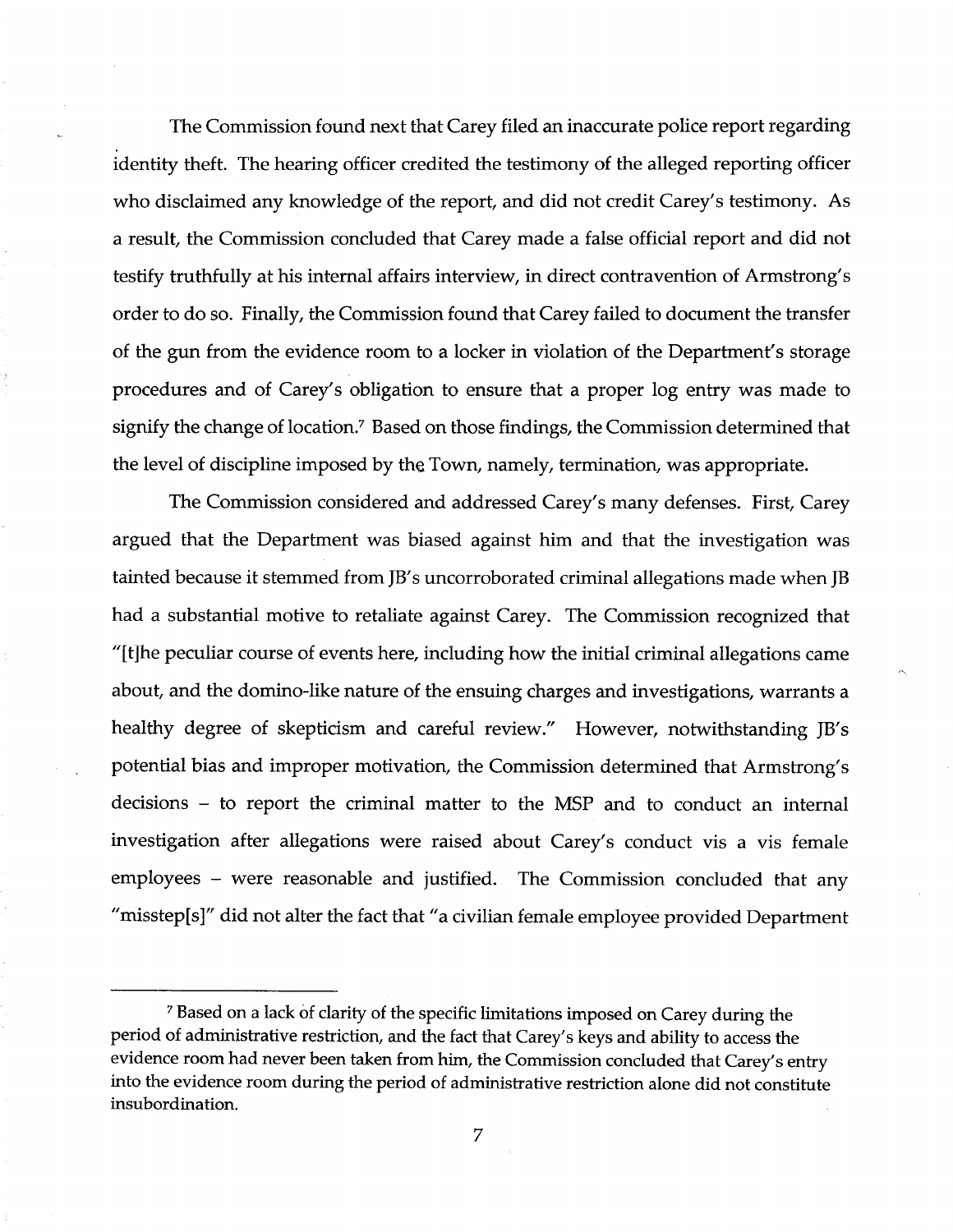investigators with <sup>a</sup> litany of alleged incidents that, if true, would fall squarely under the definition of sexual harassment and conduct unbecoming a police officer."

The Commission also considered whether the decision to extract data from Carey's phone was unfair or impermissible and concluded that there was a specific reason to do so where allegations had been made that Carey inappropriately "liked" female employees' Facebook posts. The Commission considered whether two of the sergeants who investigated Carey and were promoted to Lieutenant after Carey was terminated influenced the investigation and concluded that they did not. In deciding whether a lesser sanction was warranted, the Commission concluded that "the number of offenses [and] the seriousness" of the charges justified termination even "absent any prior formal discipline." In reaching that conclusion, the Commission was "mindful that 'police officers voluntarily undertake to adhere to a higher standard of conduct than that imposed on ordinary citizens.'" Citing DeTerra v. New Bedford Police Dep't, 29 MCSR 502, 508 (2016). Finally, the Commission properly considered Carey's failure to testify before the Town's hearing officer and the adverse inference it could draw from that failure.

Four of the five commissioners wrote a concurring opinion to "emphasize that the record established that the Town [came] before the Commission tainted by problematic origin of the charges and the behavior of certain officers involved has not been overlooked, none of which has any proper place in a public safety organization . . . ." Nonetheless, the concurring commissioners concluded that Carey's misuse of his Department phone, insubordination and attempts to obstruct the investigation, and his pattern of sexual harassment "stand as just cause for the discipline imposed." The concurring commissioners noted that, even very stale misconduct may not be excused because it leaves the police officer "vulnerable to compromise." They concluded: "Thus, a municipality is entitled to demand that its public safety officers maintain the highest standard of conduct at all times."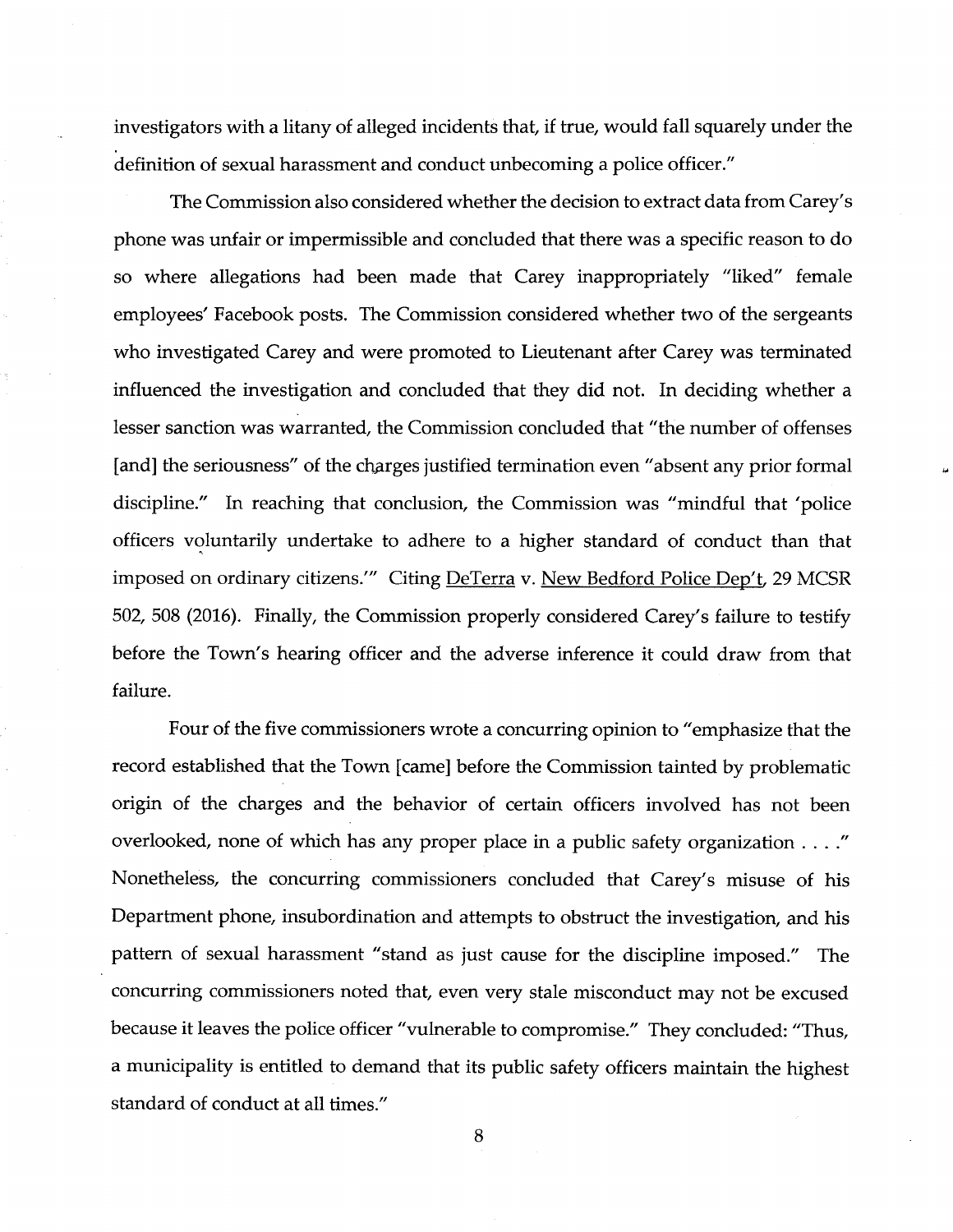#### **DISCUSSION**

## I. Standard of Review

When considering Carey's appeal of the Town's decision to terminate his employment, the Commission "was required to conduct a de novo hearing for the purpose of finding facts anew." Falmouth v. Civil Serv. Comm'n. 447 Mass. 814, 823 (2006). After finding the facts, the Commission must then consider whether the penalty was appropriate. In doing so, the Commission "does not act without regard to the previous decision of the town, but rather decides whether 'there was reasonable justification for the action taken by the appointing authority in the circumstances found by the commission to have existed when the appointing authority made its decision.'" Id., quoting Watertown v. Arria, 16 Mass. App. Ct. 331, 334 (1983). Further, "[ujnless the commission's findings of fact differ significantly from those reported by the town or interpret the relevant law in a substantially different way, the absence of political considerations, favoritism, or bias would warrant essentially the same penalty." Id. at 824. Put elsewise, "[t]he commission is not free to modify the penalty imposed by the town on the basis of essentially similar fact finding without an adequate explanation." Id., citing Police Comm'r of Boston v. Civil Serv. Comm'n, 39 Mass. App. Ct. 594, 600 (1996).

A party aggrieved by the Commission's decision may "institute proceedings for judicial review in the superior court [which] . . . shall, insofar as applicable, be governed by the provisions of section fourteen of chapter thirty A." G. L. c. 31, § 44. Pursuant to chapter 30A, § 14, an agency decision may be set aside on judicial review when the court concludes that "the substantial rights of [a] party may have been prejudiced because the decision [was] . . . [b]ased upon an error of law; or . . . [a]rbitrary or capricious, an abuse of discretion, or otherwise not in accordance with law." $8$  G. L. c. 30A, § 14(7)(c), (g); see

<sup>8</sup> These are the two grounds which Carey presses on this appeal.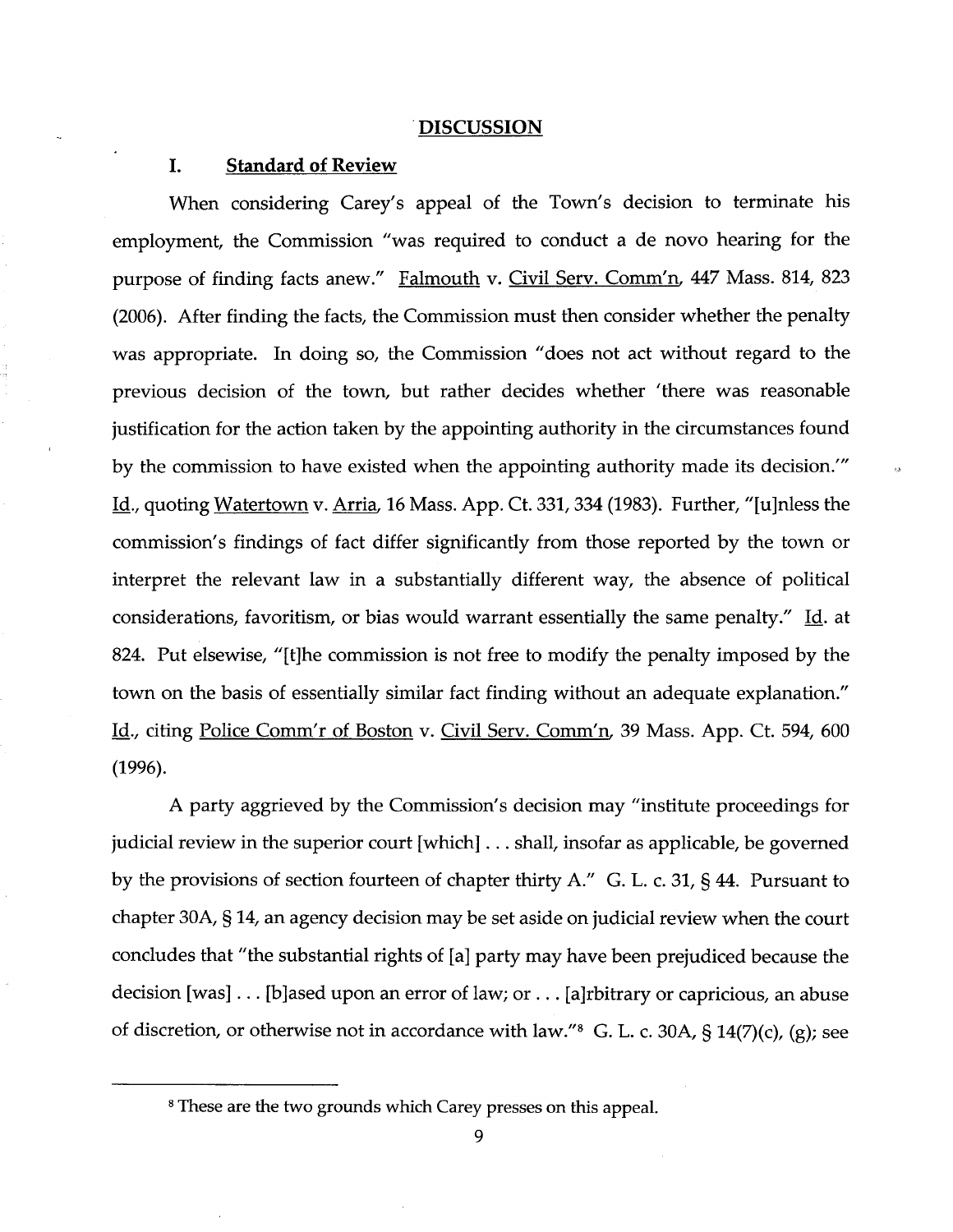also Craft Beer Guild, LLC v. Alcoholic Beverages Control Comm'n. 481 Mass. 506, 511- 512 (2019).

The Supreme Judicial Court (SJC) recently confirmed that, "[i]n reviewing an agency decision, [courts] exercise de novo review on questions of law" but give "substantial deference to <sup>a</sup> reasonable interpretation of <sup>a</sup> statute by the administrative agency charged with its  $\ldots$  enforcement." Id. at 512, quoting Commerce Ins. Co. v. Commissioner of Ins., <sup>447</sup> Mass. 478, <sup>481</sup> (2006). Further, in reviewing <sup>a</sup> Commission Decision, <sup>a</sup> court may not substitute its "judgment for that of the commission" but must "accord due deference and weight not only to the commission's 'experience, technical competence, and specialized knowledge' but also 'to the discretionary authority. conferred upon it.'" Thomas v. Civil Serv. Comm'n, 48 Mass. App. Ct. 446, 451 (2000), quoting School Comm. of Brockton v. Civil Serv. Comm'n, <sup>43</sup> Mass. App. Ct. 486, <sup>490</sup> (1997).

Finally, in reviewing the Commission Decision under chapter 30A, I must leave to the Commission the "task of making credibility determinations and factual findings." Boston Police Dep't v. Civil Serv. Comm'n, 483 Mass. 461, 474 (2019). "Even if this court would have come to <sup>a</sup> different conclusion on the evidence presented on <sup>a</sup> de novo review, fact finding is the role of the commission and not the reviewing court." Id. at 476, citing Labor Relations Comm'n v. University Hosp., Inc., 359 Mass. 516, 521 (1971) ("A court may not displace an administrative board's choice between two fairly conflicting views, even though the court would justifiably have made <sup>a</sup> different choice had the matter been before it de novo").

Flere, Carey argues that the Decision was arbitrary and capricious because it failed properly to consider and weigh the alleged biased source of the initial charges against him and the biased nature of the investigation. Carey argues as well that the Commission made an error of law in failing to apply Ontario v. Quon, 560 U.S. 746 (2010), to the search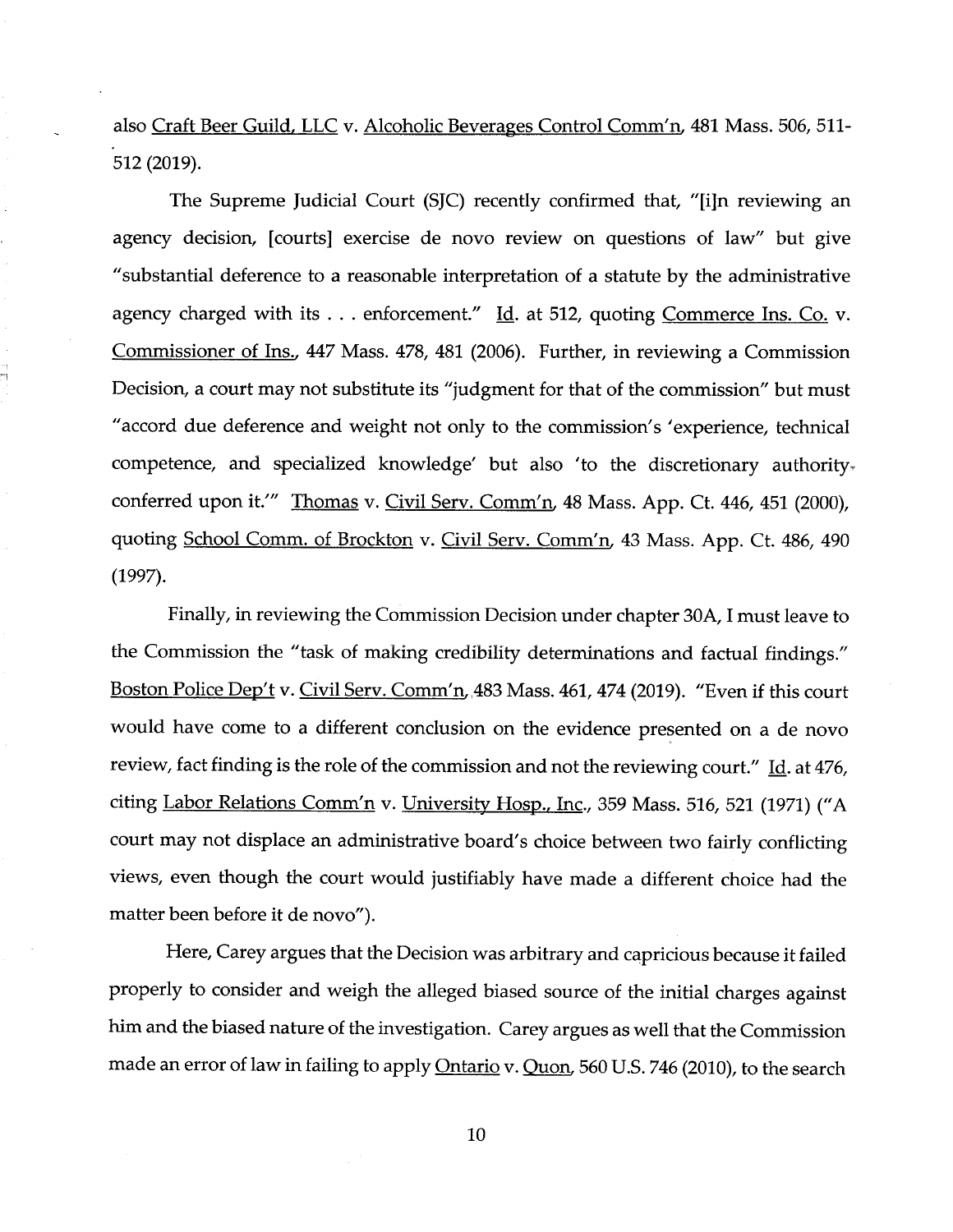of Carey's phone. <sup>I</sup> will consider each argument in turn, applying the appropriate deferential standard outlined above.<sup>9</sup>

# II. Decision Was Not Arbitrary or Capricious

"A decision is arbitrary and capricious when it lacks any rational explanation that reasonable persons might support." Thomas, <sup>48</sup> Mass. App. Ct. at 451, quoting Cambridge v. Civil Serv. Comm'n, <sup>43</sup> Mass. App. Ct. 300, <sup>303</sup> (1997). Carey argues that the internal investigation, conducted by two sergeants who stood to be promoted were Carey to be removed from his position, and begun by an officer motivated to harm Carey, violated the Town's internal affairs policy which requires that all complaints be investigated through a regulated, fair and impartial program.

The Department properly referred the allegations of Carey's criminal conduct to the MSP, which conducted an investigation. Nothing about that investigation is at issue here. Further, JB's statements about Carey's alleged sexual harassment were made in the course of that MSP investigation to MSP investigators, <sup>a</sup> fact which adds to the credibility of the statements. And, as the Commission found, once the statements came to the Chief's attention, the Department was obligated to investigate. It cannot be that the Department was not permitted to investigate possible harassing conduct simply because <sup>a</sup> potentially disgruntled officer made the charge. Further, the Commission considered the fact that the investigation was conducted by sergeants who ostensibly reported to Carey and who allegedly stood to gain from his termination. The Commission, sua sponte, held an additional day of testimony to hear directly from those officers. The hearing officer concluded, based on the sergeants' testimony and <sup>a</sup> credibility determination, that there was no bias in the investigation. Having reviewed the testimony, <sup>I</sup> cannot conclude that

<sup>9</sup> Carey's remaining arguments amount to disputes over the factual findings made by the Commission. As noted, this court may not substitute its judgment on the facts for the Commission's. Having reviewed the record, the facts as found by the Commission were supported by substantial evidence.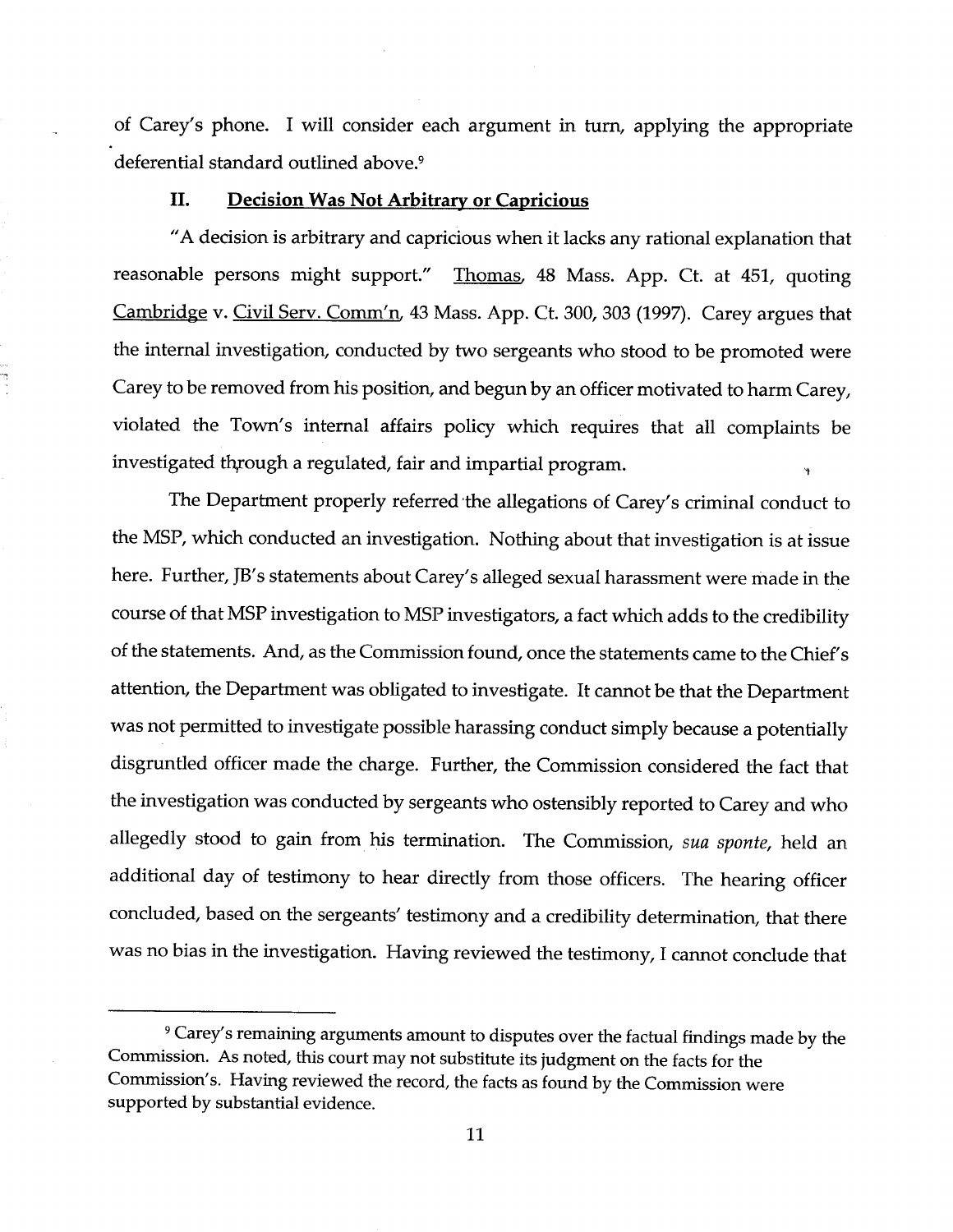the Commission was arbitrary or capricious in its determination that neither actual nor apparent bias or self-interest affected the Department's investigation. Finally, the Commission considered that the Department focused on Carey and did not engage in <sup>a</sup> wide-ranging review of potential sexual harassment. The Commission concluded, based on the testimony of JA which the Commission credited, that Carey engaged in years-long, systematic harassment of JA thereby violating the Town's and Department's sexual harassment policy.

The Commission considered and weighed the possibility that the source or nature of the investigation was biased and concluded, based on the evidence before it and the credibility determinations it made, that bias did not affect the investigation or its outcome. After <sup>a</sup> careful review of the record, I cannot conclude that the Decision "lacks any rational explanation that reasonable persons might support." Thomas, 48 Mass. App. Ct. at 451, quoting Cambridge, 43 Mass. App. Ct. at 303.

#### III. Commission Did Not Commit an Error of Law

Carey argues next that the Commission erred because Armstrong's order that Carey provide the password to the cellphone was unlawful and the subsequent search of the phone violated Carey's rights. Carey relies on Carney v. Springfield, 403 Mass. <sup>604</sup> (1988), and Ontario v. Quon, <sup>560</sup> U.S. <sup>746</sup> (2010) (hereinafter Quon).

In Carney, the SJC held that "public employees cannot be discharged simply because they invoke their privilege under the Fifth Amendment to the United States Constitution not to incriminate themselves in refusing to respond to questions propounded by their employers." 403 Mass. at 608-609. The Commission did not err in failing to apply Carney.<sup>10</sup> In Carney, the police department was investigating criminal conduct, provided Miranda warnings to Carney prior to questioning, and Carney

 $10$  It is not clear whether  $Carney$  or  $Quon$  were argued to the Commission, but Carey relies on both before this Court as <sup>a</sup> basis to reverse and / or remand the case to the Commission.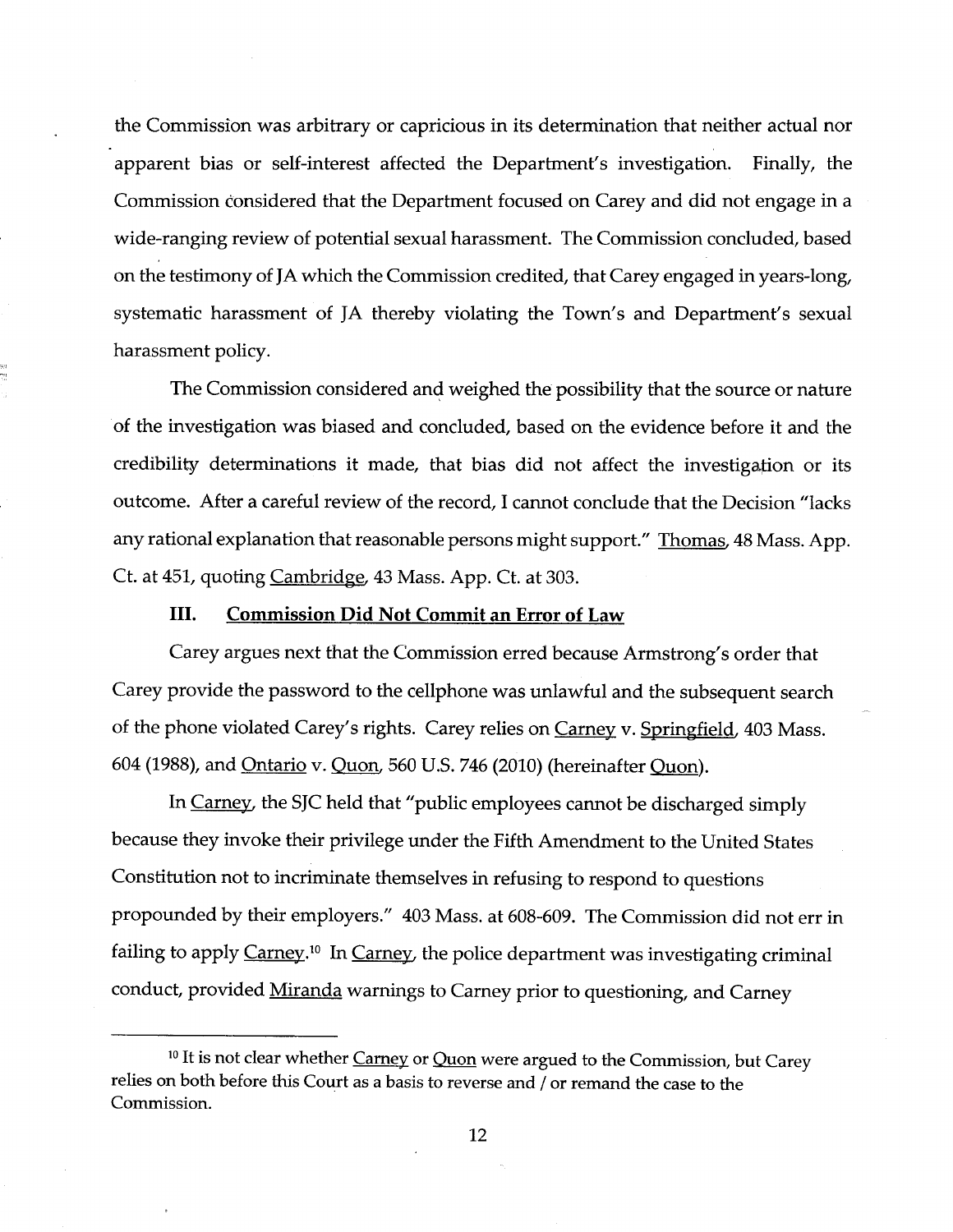refused to waive his rights against self-incrimination.  $\underline{Id}$ . at 606-607. Here, Carey was being placed on administrative leave pending an investigation into potential sexual harassment – non-criminal conduct – and Armstrong was collecting Carey's gun, badge, and Department-owned phone prior to Carey's leave. The two situations differ significantly.

More salient, Armstrong's order that Carey provide the password to the phone did not violate Carey's rights against self-incrimination because the facts conveyed by the act of producing the password – namely that the phone had been issued to Carey, was in his possession, and that he knew the password – were already known to the Department. See Commonwealth v. Tones. 481 Mass. 540, 546 (2019) ("Commonwealth may . . . compel testimonial acts of production without violating <sup>a</sup> defendant's rights under the Fifth Amendment or art. <sup>12</sup> where the facts conveyed [by the act] already are known to the government, such that the individual adds little or nothing to the sum total of the Government's information.") (quotations and citations omitted). Thus, Armstrong was not obligated to comply with Carney prior to ordering Carey to provide the password, because provision of the password would not be incriminatory, and Carey's desire to first consult with counsel in these circumstances does not excuse noncompliance with Armstrong's order. See East Bridgewater v. Division of Unemployment Assistance. <sup>76</sup> Mass. App. Ct. 1102, <sup>2009</sup> WL 4824775, at \*2 (2009) (Rule 1:28 decision) (officer not privileged to disobey direct order while seeking advice).<sup>11</sup>

Further, the facts here would satisfy Carney, even if Carey's provision of the password were incriminatory. Carney made clear-that, "public employees can be discharged for refusing to answer questions narrowly drawn and specifically related to their job performance, where the answers cannot be used against them in <sup>a</sup> criminal proceeding." 403 Mass. at 609. Further, when <sup>a</sup> public employee is compelled to

<sup>&</sup>lt;sup>11</sup> Carey never provided the password.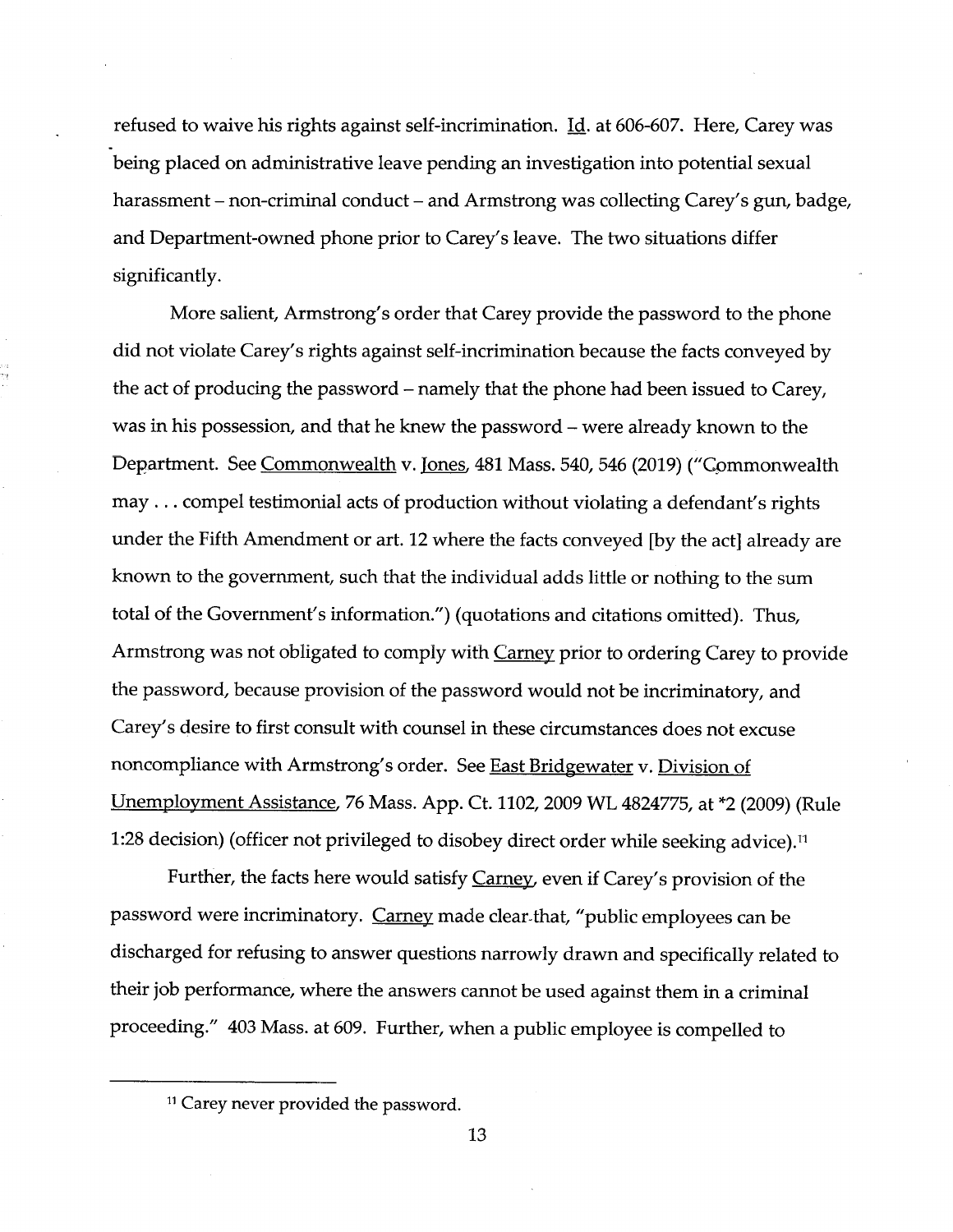answer questions in an investigation, the employer must "specify to the employee the precise repercussions (i.e., suspension, discharge, or the exact form of discipline) that will result if the employee fails to respond."  $\underline{Id}$ . Here, the internal investigation against Carey stemmed from allegations that he was inappropriately liking female employee's Facebook posts. The Department thus had <sup>a</sup> reasonable basis to review Carey's phone. Further, Armstrong told Carey that he was giving him <sup>a</sup> direct order more than once. Based on the foregoing, <sup>I</sup> discern no error of law by the Commission in finding that Carey failed to comply with Armstrong's order.

Relying on Quon, Carey argues next that the Department's search of his phone violated his state and federal constitutional rights. Quon involved a search of a police officer's pager messages, made on <sup>a</sup> police-issued and owned pager device. The Court ultimately ruled the search constitutional. <sup>560</sup> U.S. at 765. But, in doing so, the Court declined to address the very broad question of an employee's right to privacy in government-owned electronic devices finding that "[a] broad holding concerning employees' privacy expectations vis-à-vis employer-provided technological equipment might have implications for future cases that cannot be predicted." Id. at 760. The Quon Court only assumed, arguendo, that the officer had a privacy interest in the texts sent and received on the pager based on statements made to him that were contrary to the written policy. *Id.* at 758 ("disagreement . . . [was] over whether . . . later statements overrode the official policy."). The Supreme Court did not abrogate the requirement that, for <sup>a</sup> search to be governed by the federal and relevant state Constitutions, there must be both a subjective and objective reasonable expectation of privacy. See id. at 756-757; see also Commonwealth v. Johnson, 481 Mass. 710, 715, cert. denied sub nom., Tohnson v. Massachusetts, 140 S. Ct. 247 (2019) ("A search in the constitutional sense may also occur, however, 'when the government's conduct intrudes on <sup>a</sup> person's reasonable expectation of privacy." (citation omitted)); Id. at 722 ("Even assuming that the defendant had <sup>a</sup> subjective expectation of privacy, the expectation must be one that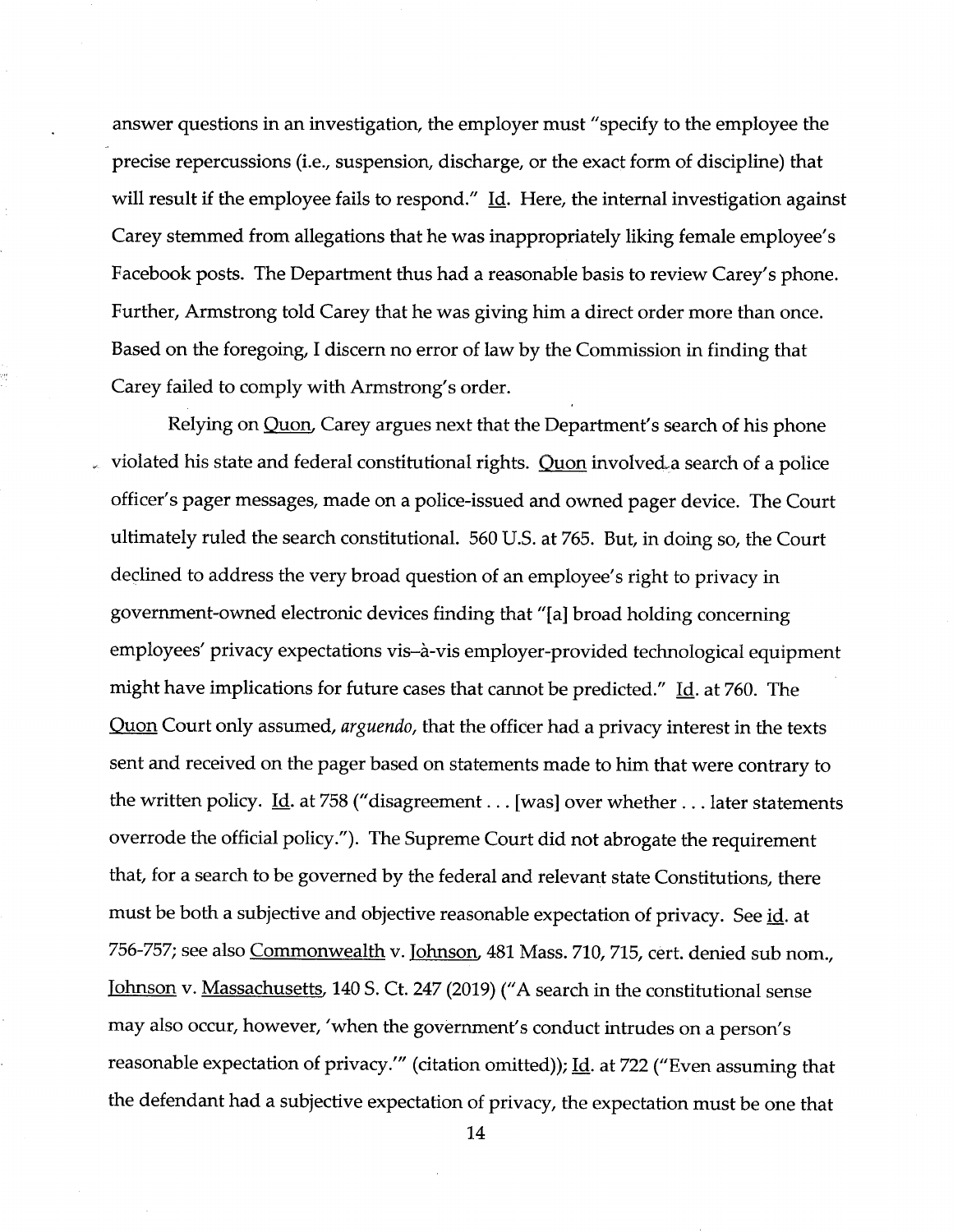society is willing to recognize as reasonable for the protections of the Fourth Amendment and art. 14 to apply.").

Here, Carey does not contest that the Department manifested <sup>a</sup> clear policy that the information sent and received on <sup>a</sup> Department-issued cellphone was subject to search and was not private. It did so directly in the Department's Policy regarding communications systems, which applies to cellphones. The Policy states "Electronic communications are Department-owned resources and are provided as communication tools. There can be no guarantee of privacy for electronic communications." Further, in issuing rules about the types of communications and uses of the phone that were not permitted, the Department indirectly made clear that Department-issued phones were subject to search. The communication policy states, in relevant part:

124.3.2.1 Use of electronic communications, including the internet, to access, send or download abusive, offensive or discriminatory messages or material is prohibited. Among those which are considered offensive are any messages or material which contain overt sexual language or images, sexual implications or innuendo or comments that inappropriately address someone's age, gender, race, sexual orientation, religious beliefs, national origin, or disability.

124.3.2.4 Department employees with access to the World Wide Web are responsible for the content of all text, audio, or images that they place or send over the Internet and for ensuring that the Internet is used in an effective, ethical and lawful manner. All messages created, sent or retrieved over the Internet are the property of the Department and should be considered public information.

124.3.2.5 The Department reserves the right to review all electronic records and communications, access and monitor all messages and files as it deems necessary and appropriate and delete items from electronic communications systems, (emphasis added).

On this record, Carey cannot credibly argue that he believed he had <sup>a</sup> privacy interest in the electronic searches of pornographic websites that he conducted on his Department-issued phone. See Quon. 560 U.S. at 760 ("employer policies concerning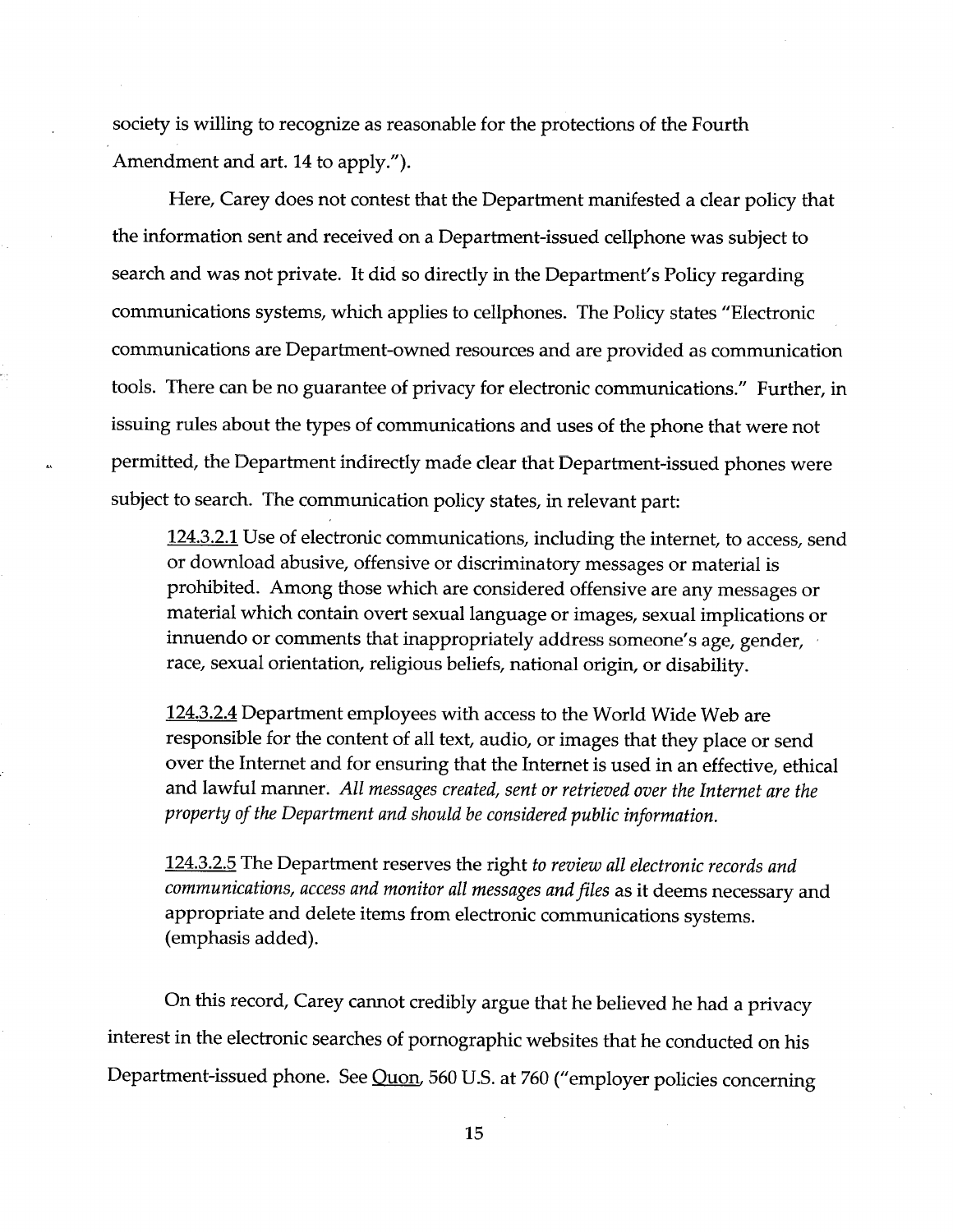communications will of course shape the reasonable expectations of their employees, especially to the extent such policies are clearly communicated."); O'Connor v. Ortega, <sup>480</sup> U.S. 709, <sup>717</sup> (1987) ("Public employees' expectations of privacy in their offices, desks, and file cabinets, like similar expectations of employees in the private sector, may be reduced by virtue of actual office practices and procedures, or by legitimate regulation."); Pottle v. School Comm. of Braintree, 395 Mass. 861, 866 (1985) ("Public employees, by virtue of their public employment, have diminished expectations of privacy.").12 Nor would such an expectation, if Carey indeed held it, be one society would be willing to recognize. It is difficult to imagine <sup>a</sup> scenario where society would permit <sup>a</sup> veil of privacy to be draped over police officers using police-issued and owned cellphones to search for and view pornography while ostensibly protecting and serving the public and while knowing that such use of the phone violated explicit police policy against sending, receiving, accessing or viewing sexually explicit material. Cf. Ouon, <sup>560</sup> U.S. at <sup>762</sup> ("Quon was told that his messages were subject to auditing. As <sup>a</sup> law enforcement officer, he would or should have known that his actions were likely to come under legal scrutiny, and that this might entail an analysis of his on-the-job communications."); Attorney Gen, v. McHatton. <sup>428</sup> Mass. 790, 793-794 (1999), quoting Police Comm'r of Boston v. Civil Serv. Comm'n, 22 Mass. App. Ct. 364, 371 (1986) ("Police officers must comport themselves in accordance with the laws that they are

<sup>&</sup>lt;sup>12</sup> In other circumstances where a person has a diminished expectation of privacy and that person is on notice that he or she may be subject to government monitoring, the court has recognized no privacy rights in the information collected when it is subsequently accessed by government officials. See Johnson. <sup>481</sup> Mass. at <sup>725</sup> (person subject to GPS monitoring while on probation had "no reasonable expectation of privacy in [that GPS] data [later] accessed by the police ... to target criminal activity during the probationary period, even where the data was accessed after the probationary period ended"); Commonwealth v. Rosa, 468 Mass. 231, 242-243 (2014) ("the monitoring and recording of . . . telephone calls by jail or prison officials does not violate <sup>a</sup> criminal defendant's constitutional rights where, as here, the defendant and other participants in the telephone conversation are warned before the call that it will be monitored and recorded").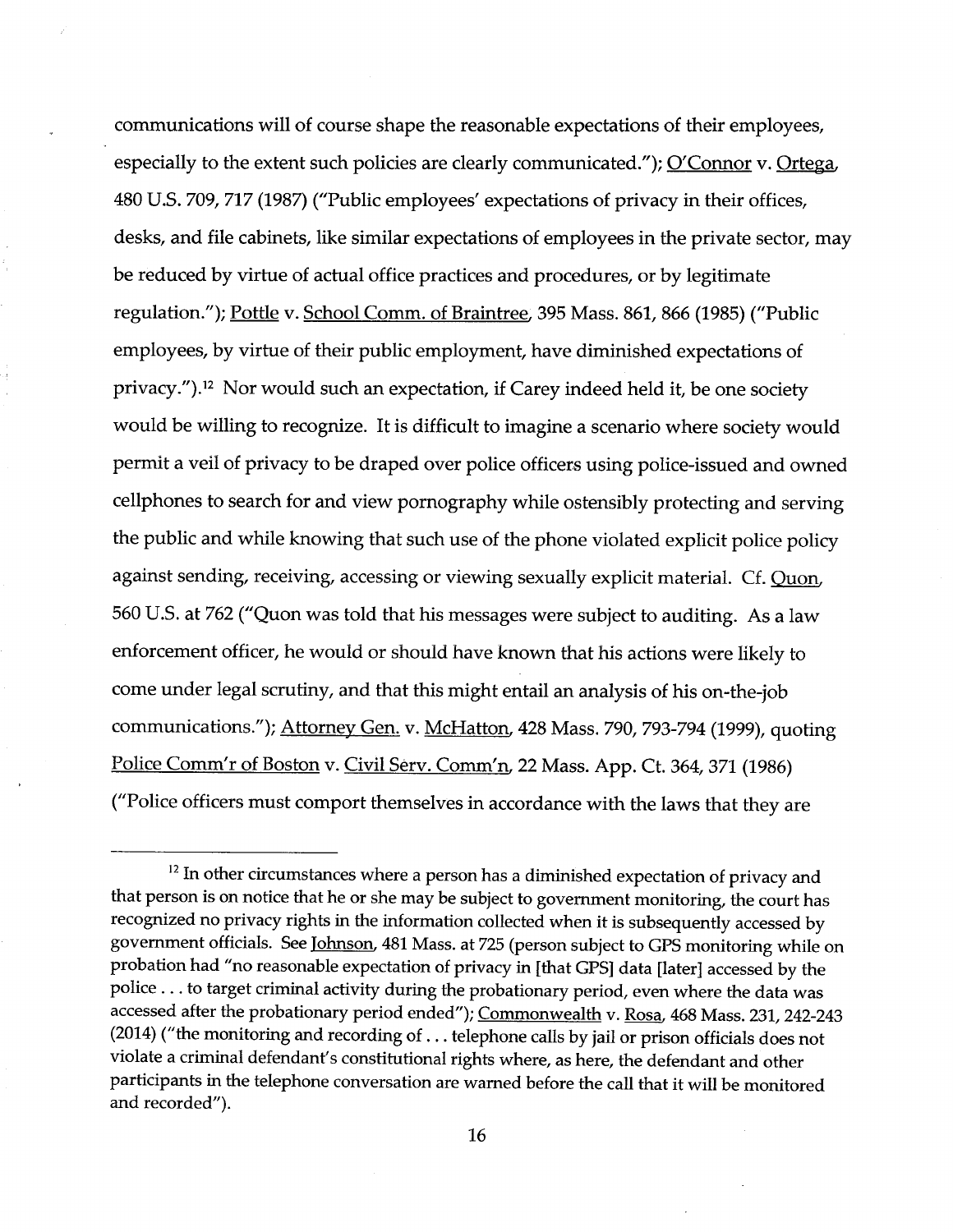sworn to enforce and behave in <sup>a</sup> manner that brings honor and respect for rather than public distrust of law enforcement personnel. They are required to do more than refrain from indictable conduct. Police officers are not drafted into public service; rather, they compete for their positions. In accepting employment by the public, they implicitly agree that they will not engage in conduct which calls into question their ability and fitness to perform their official responsibilities.").

Although not made here, any argument that cellphones are so necessary and ubiquitous that everyone must use them and, therefore, some level of privacy must pertain, fails. These were Department-owned and issued cellphones governed by express rules and policies. "[Ejmployees who need cell phones or similar devices for personal matters can purchase and pay for their own." Ouon, 560 U.S. at 760. Searching for and / or watching pornography on a cellphone is, for the most part, not illegal. To the extent Carey wished to do so, he was free to do so on his own time and on his own cellphone. Based on the foregoing, I discern no error of law in connection with Armstrong's order that Carey provide his password, or the Department's search of Carey's phone, such that the Decision must be reversed.

Even if the order for the password, or the search itself impermissibly impinged on Carey's constitutional rights, the Commission also found that Carey had sexually harassed <sup>a</sup> civilian employee for years, had violated the Department's policies regarding proper documentation of items in Department custody when he removed the gun from the evidence room without ensuring its location was documented, and had knowingly filed <sup>a</sup> false police report. That conduct supports termination. Based on <sup>a</sup> careful review of the record, I conclude the Commission would have reached the same result based on those three, clear, undisputed violations of Town and Department policy. See Bickford v. Colonel, Dep't of State Police, 76 Mass. App. Ct. 209, 214 (2010) ("When an agency decision rests on both <sup>a</sup> legitimate and an illegitimate basis, <sup>a</sup> court